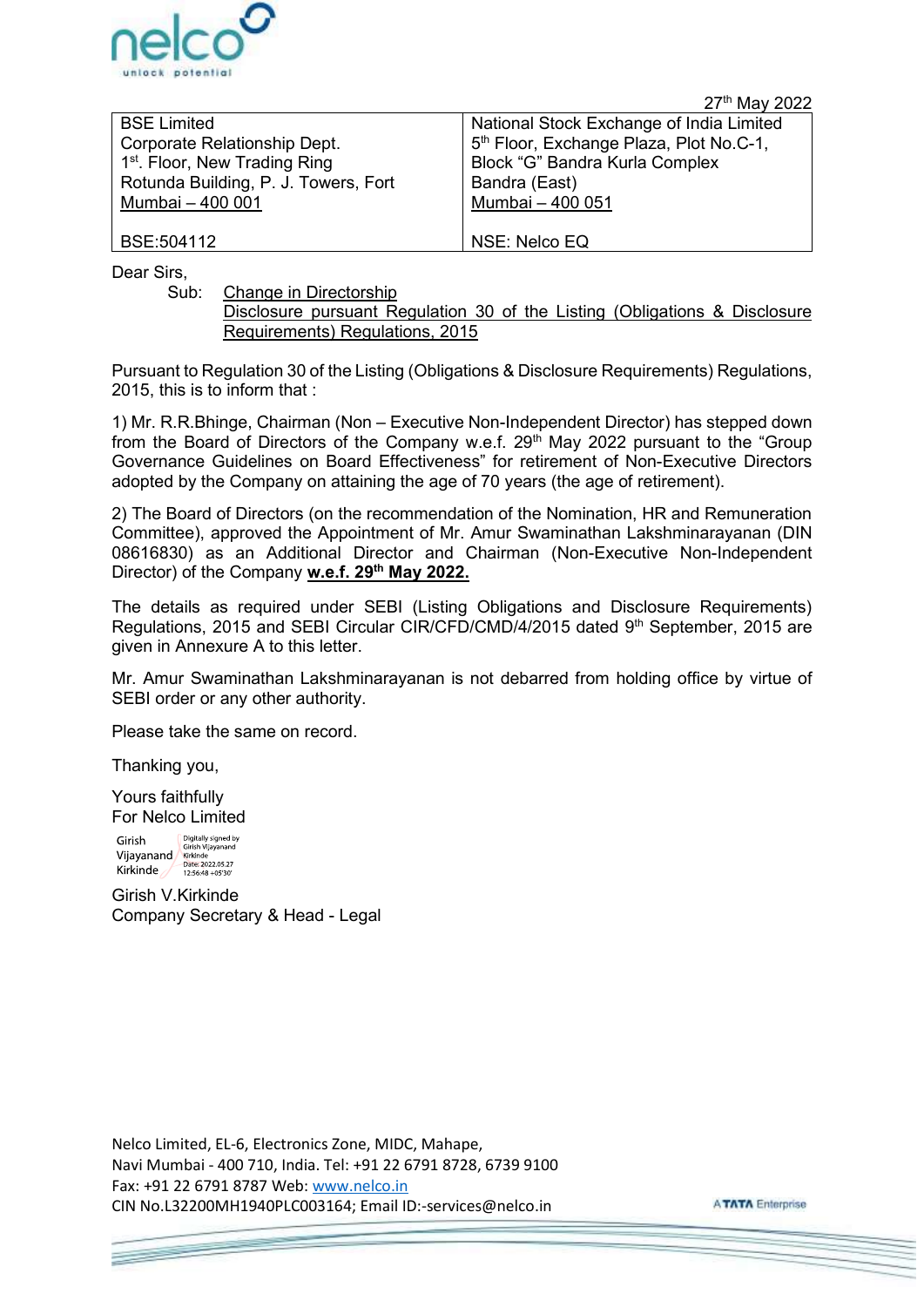

|     |                                                                                                     |                                                                                                                                                                                                                                                                                                                                                                                                                                                                                                                                                                                                                                                                                                                                                                                                                                                                                                                                                                                                                                            | <b>Annexure A</b>                                                                                                                                                                                                                                                                         |
|-----|-----------------------------------------------------------------------------------------------------|--------------------------------------------------------------------------------------------------------------------------------------------------------------------------------------------------------------------------------------------------------------------------------------------------------------------------------------------------------------------------------------------------------------------------------------------------------------------------------------------------------------------------------------------------------------------------------------------------------------------------------------------------------------------------------------------------------------------------------------------------------------------------------------------------------------------------------------------------------------------------------------------------------------------------------------------------------------------------------------------------------------------------------------------|-------------------------------------------------------------------------------------------------------------------------------------------------------------------------------------------------------------------------------------------------------------------------------------------|
| Sr. | Particulars                                                                                         | <b>Details</b>                                                                                                                                                                                                                                                                                                                                                                                                                                                                                                                                                                                                                                                                                                                                                                                                                                                                                                                                                                                                                             |                                                                                                                                                                                                                                                                                           |
| No. |                                                                                                     | Mr.<br>Amur<br>Swaminathan                                                                                                                                                                                                                                                                                                                                                                                                                                                                                                                                                                                                                                                                                                                                                                                                                                                                                                                                                                                                                 | Mr. R.R.Bhinge                                                                                                                                                                                                                                                                            |
| 1.  | Reason for change viz.<br>appointment,<br>resignation,<br>removal, death, cessation<br>or otherwise | Lakshminarayanan<br>Appointment                                                                                                                                                                                                                                                                                                                                                                                                                                                                                                                                                                                                                                                                                                                                                                                                                                                                                                                                                                                                            | Cessation - pursuant to<br>the "Group<br>Governance<br><b>Guidelines</b><br><b>Board</b><br>on<br>Effectiveness"<br>for<br>of<br>retirement<br>Non-<br>Executive<br><b>Directors</b><br>adopted by the Company<br>on attaining the age of 70<br>(the<br>years<br>оf<br>age<br>retirement) |
| 2.  | of<br>Date<br>appointment<br>/cessation (as applicable)<br>& term of appointment                    | Date of appointment:<br>With effect from $29th$ May, 2022                                                                                                                                                                                                                                                                                                                                                                                                                                                                                                                                                                                                                                                                                                                                                                                                                                                                                                                                                                                  | Date of cessation:<br>Effective 29th May 2022                                                                                                                                                                                                                                             |
|     | <b>Brief Profile</b>                                                                                | Swaminathan<br>Mr.<br>Amur<br>Lakshminarayanan currently working<br>as Managing Director and Chief<br>Executive Officer of<br>Tata<br>the<br><b>Communications Ltd.</b><br>Swaminathan<br>Mr.<br>Amur<br>Lakshminarayanan is a global techno-<br>commercial leader across regions and<br>industries recognised for developing<br>scalable businesses in UK, Europe,<br>Japan and India, and has worked<br>across the globe.<br>short<br>Tata<br>In.<br>a<br>span<br>at<br>Communications, since October 2019,<br>Lakshminarayanan<br>Mr.<br>is<br>re-<br>engineering the company and steering<br>it to deliver strong profitability. The<br>newly defined 'reimagine' strategy<br>focuses on platform play, financial<br>fitness, commitments on sustainability,<br>innovation<br>AI.<br>Under<br>and<br>Mr. Lakshminarayanan's leadership,<br>the company is progressing to play a<br>solid role as a digital ecosystem<br>enabler - a digital fabric on which<br>build<br>customers<br>can<br>secure,<br>connected, digital experiences. |                                                                                                                                                                                                                                                                                           |

Nelco Limited, EL-6, Electronics Zone, MIDC, Mahape, Navi Mumbai - 400 710, India. Tel: +91 22 6791 8728, 6739 9100 Fax: +91 22 6791 8787 Web: www.nelco.in<br>CIN No.L32200MH1940PLC003164; Email ID:-services@nelco.in

**ATATA Enterprise**